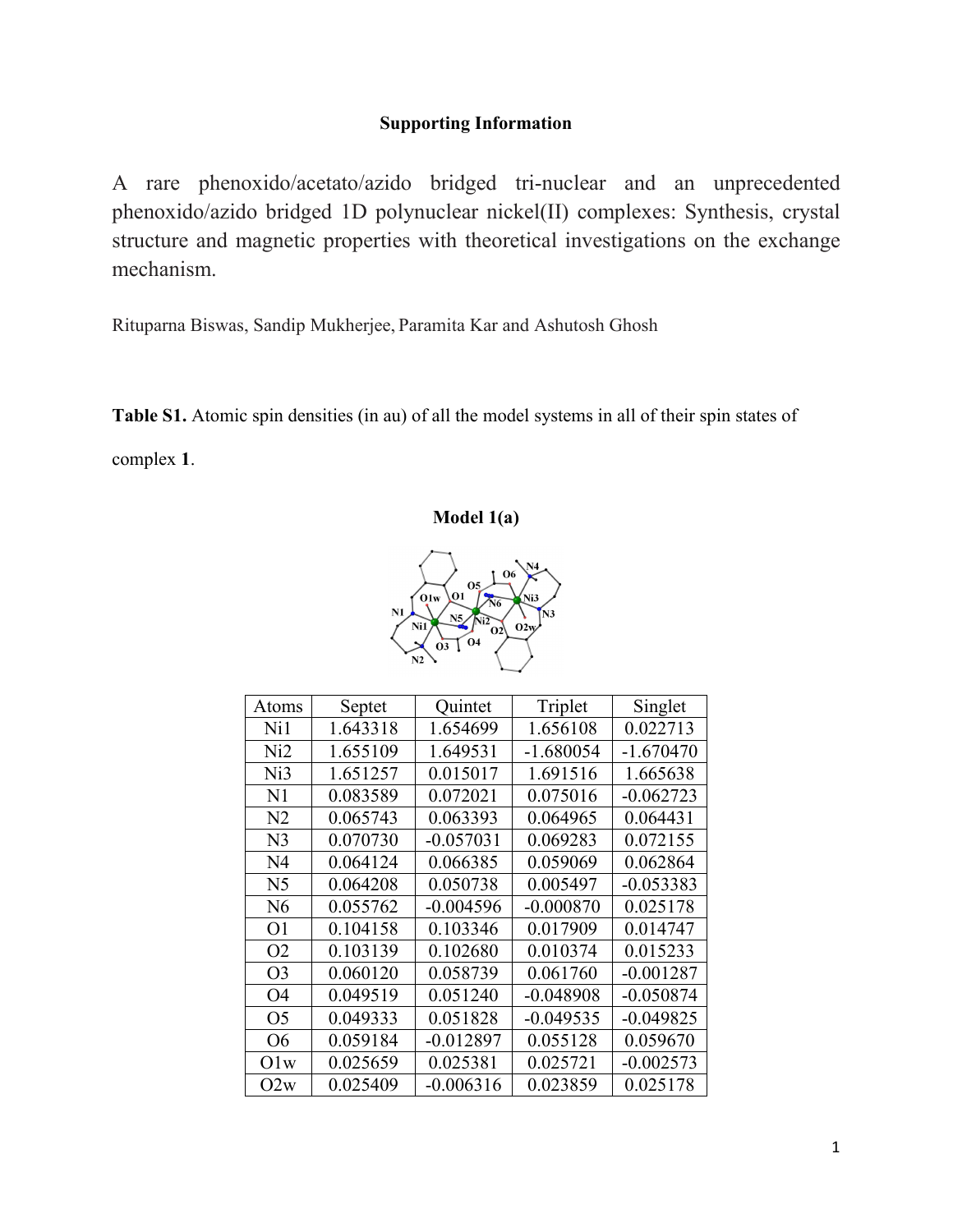## **Model 1(b)**



| Atoms          | Septet   | Quintet  | Triplet     | Singlet     |
|----------------|----------|----------|-------------|-------------|
| Ni1            | 1.665042 | 1.667247 | 0.027738    | 0.002989    |
| Ni2            | 1.561346 | 0.009986 | 1.606783    | $-0.006738$ |
| Ni3            | 1.658214 | 1.667349 | 0.028557    | $-0.000601$ |
| N <sub>1</sub> | 0.090932 | 0.084605 | 0.002144    | 0.000426    |
| N <sub>2</sub> | 0.082629 | 0.083529 | 0.001827    | $-0.001991$ |
| N <sub>3</sub> | 0.091269 | 0.084553 | 0.004617    | $-0.004380$ |
| N <sub>4</sub> | 0.084557 | 0.083483 | $-0.014854$ | 0.005482    |
| N <sub>5</sub> | 0.075456 | 0.031952 | 0.029481    | $-0.001853$ |
| N6             | 0.075199 | 0.032486 | 0.035878    | 0.002788    |
| O <sub>1</sub> | 0.147838 | 0.040359 | 0.085067    | $-0.000238$ |
| O <sub>2</sub> | 0.147026 | 0.040173 | 0.077745    | 0.003048    |
| O1w            | 0.039774 | 0.039803 | $-0.000822$ | 0.000085    |
| O2w            | 0.040231 | 0.039814 | 0.000366    | $-0.000260$ |

**Model 1(c)** 



| Atoms           | Septet   | Quintet  | Triplet     | Singlet     |
|-----------------|----------|----------|-------------|-------------|
| Ni1             | 1.658622 | 1.630421 | 1.663736    | 1.668938    |
| Ni2             | 1.629719 | 0.432936 | $-0.003656$ | 0.000110    |
| Ni <sub>3</sub> | 1.657433 | 1.654588 | 0.053346    | $-1.668961$ |
| $\mathbf{N}$ 1  | 0.144134 | 0.121310 | 0.131462    | 0.131089    |
| N <sub>2</sub>  | 0.077897 | 0.079499 | 0.078072    | 0.077755    |
| N <sup>3</sup>  | 0.144982 | 0.103317 | $-0.106230$ | $-0.131090$ |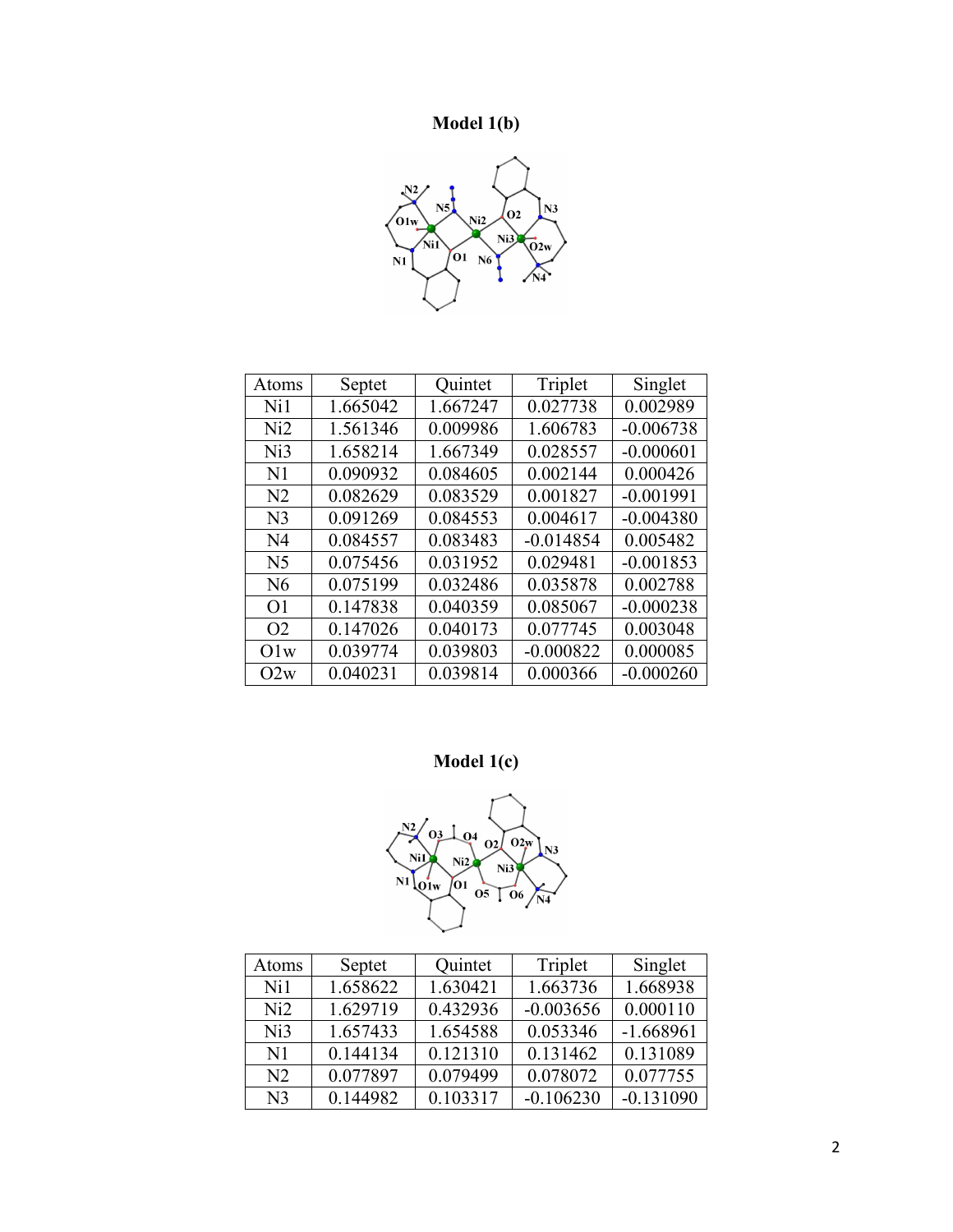| N <sub>4</sub> | 0.078169 | 0.080324    | $-0.014469$ | $-0.077747$ |
|----------------|----------|-------------|-------------|-------------|
| O1             | 0.127096 | $-0.023118$ | 0.046398    | 0.051038    |
| O <sub>2</sub> | 0.126546 | $-0.041986$ | 0.078072    | $-0.051083$ |
| O <sub>3</sub> | 0.060023 | 0.060549    | 0.053652    | 0.054250    |
| O4             | 0.079464 | $-0.012999$ | 0.003107    | 0.002283    |
| O <sub>5</sub> | 0.080043 | $-0.018478$ | $-0.003100$ | $-0.002338$ |
| O <sub>6</sub> | 0.059699 | 0.056689    | 0.058490    | $-0.054244$ |
| Olw            | 0.029642 | 0.028794    | 0.029552    | 0.029681    |
| O2w            | 0.029587 | 0.027954    | 0.030196    | $-0.029679$ |

**Table S2.** Atomic spin densities (in au) of all the model systems in all of their spin states of complex **2**.

**Model 2(a)** 



| Atoms          | Quintet  | Triplet     | Singlet     |
|----------------|----------|-------------|-------------|
| Ni1            | 1.604052 | 1.612218    | 0.000509    |
| Ni2            | 1.605334 | $-0.047470$ | 0.000505    |
| N <sub>1</sub> | 0.082794 | 0.067342    | $-0.078678$ |
| N <sub>2</sub> | 0.082054 | 0.082547    | 0.000837    |
| N <sub>3</sub> | 0.083941 | 0.027526    | 0.078925    |
| N <sub>4</sub> | 0.081416 | $-0.096346$ | $-0.000577$ |
| N <sub>5</sub> | 0.019208 | 0.018928    | 0.020088    |
| N <sub>6</sub> | 0.018615 | 0.016182    | $-0.020537$ |
| N7             | 0.047509 | 0.032443    | 0.000459    |
| O1             | 0.079133 | 0.027486    | 0.043572    |
| O <sub>2</sub> | 0.078895 | 0.078692    | $-0.043861$ |